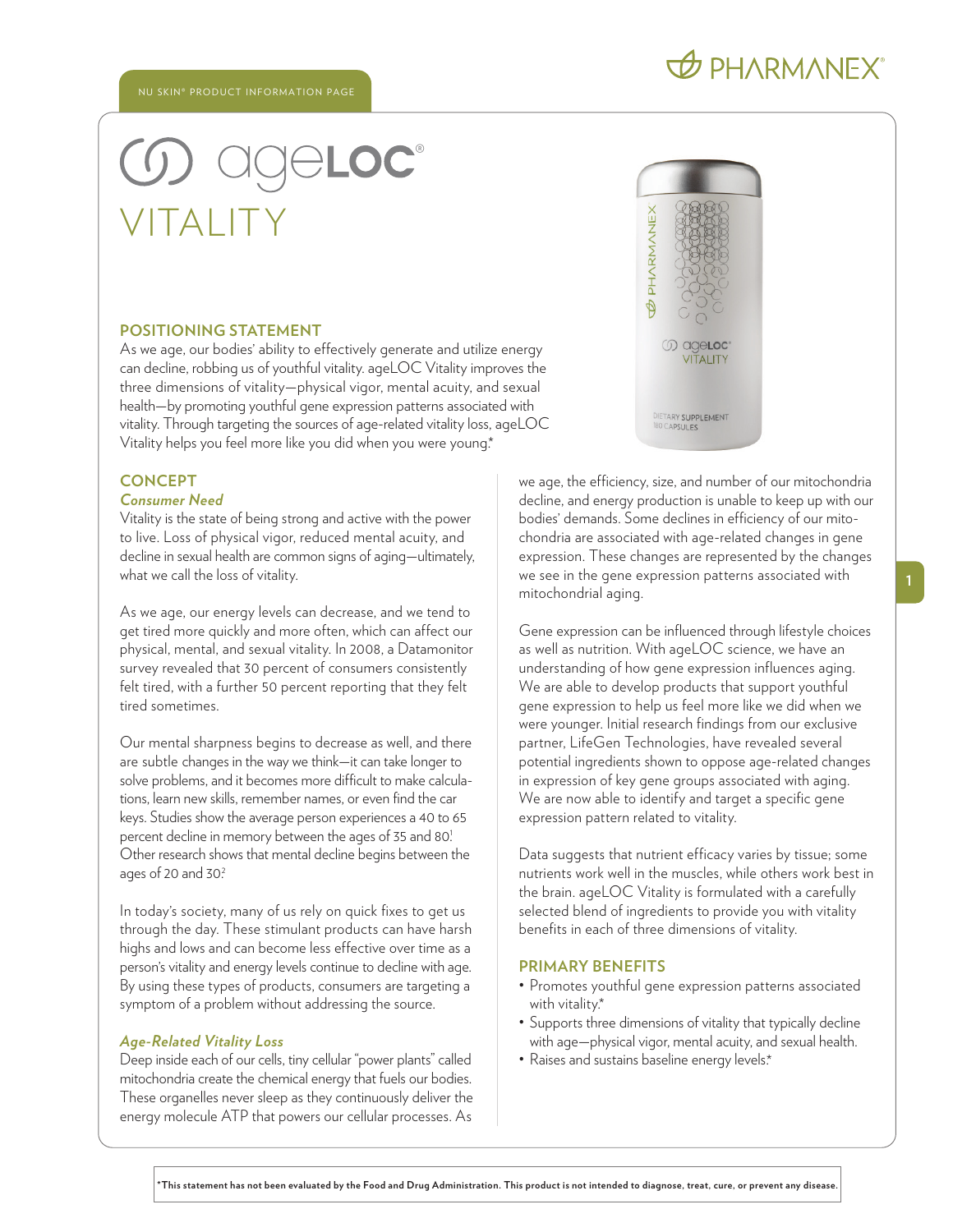# **(J) ageloc** vitality

#### **WHAT MAKES THIS PRODUCT UNIQUE?**

- Only product specifically designed to target the sources of age-related vitality loss and to promote gene expression patterns associated with youthful vitality.\*
- Unlike other one- or two-dimensional products, ageLOC Vitality supports youthful vitality in three important ways: physical vigor, mental acuity, and sexual health.
- Raises baseline energy with consistent use, helping you avoid the highs and lows of harsh stimulants and excessive sugar.\*
- Contains a proprietary blend of ingredients that impacts organs like the brain, muscle, and heart differently.

#### **WHO SHOULD USE THIS PRODUCT?**

Men and women over the age of 18 who have ever felt tired, a loss of vitality, or an inability to fully engage in an active life, and who want to revive and renew their youthful vitality.

# **COMPLEMENTARY PRODUCTS**

- LifePak®/LifePak® Nano—the perfect companion to ageLOC Vitality because optimal gene expression requires good nutrition and mitochondrial and DNA protection. LifePak/LifePak Nano, with their excellent nutrition and broad antioxidant formulation, provide nutrients and critical mitochondrial free radical protection to slow the accumulation of mitochondrial and genetic damage, reducing the effects of aging. Together, ageLOC Vitality and LifePak/LifePak Nano support youthful gene expression and provide ultimate antioxidant protection, helping to restore youthful vitality.\*
- Pharmanex® Solutions Products—combine with ageLOC Vitality for targeted benefits. Current users of CordyMax™ should not take both products but should transition to ageLOC Vitality for broader benefits. If needed, add Venix™ for a more targeted sexual health benefit since it helps support circulation, which is essential to normal sexual health. For more targeted pre- and post-workout benefits, add OverDrive<sup>™\*</sup>
- ageLOC® Skin Care Products—great companions to ageLOC Vitality because youthful gene expression on the outside and the inside delivers a beautiful blend of youthful appearance and youthful vitality.

# **FREQUENTLY ASKED QUESTIONS**

#### How does ageLOC® Vitality work?

ageLOC Vitality is formulated to address the sources of age-related vitality loss. By supporting youthful gene expression patterns related to cellular energy production, it promotes optimal mitochondrial performance to help your cells produce energy more efficiently. This exclusive ageLOC Vitality blend improves three key areas of vitality—physical vigor, mental acuity, and sexual health.

### How is ageLOC® Vitality different from typical energy drinks or supplements?

Unlike many products currently on the market, ageLOC Vitality is not designed to provide a quick fix or boost. Instead, it is formulated to raise and maintain a person' s baseline energy level for a long-term and sustained increase in overall vitality. This helps people avoid the ups and downs of caffeinated and high-sugar drinks and supplements.

### How quickly will I experience benefits from ageLOC<sup>®</sup> Vitality?

ageLOC Vitality is not a stimulant and is designed to raise overall levels of vitality with consistent use. When people take ageLOC Vitality as directed, they should notice benefits within two to four weeks.

#### What should I feel when I take ageLOC® Vitality?

When ageLOC Vitality is taken regularly, noticeable benefits should include improved stamina and physical capacity, mental acuity or sharpness, and sexual health.

# **KEY SCIENTIFIC STUDIES**

- 1. Burke DM, Mackay DG. Memory, language, and ageing. Phil. Trans. R. Soc. Lond. B 1997; 1845-1856.
- 2. Salhouse TA. When does age-related cognitive decline begin? Neurobiol Aging 2009; 30:507-514.